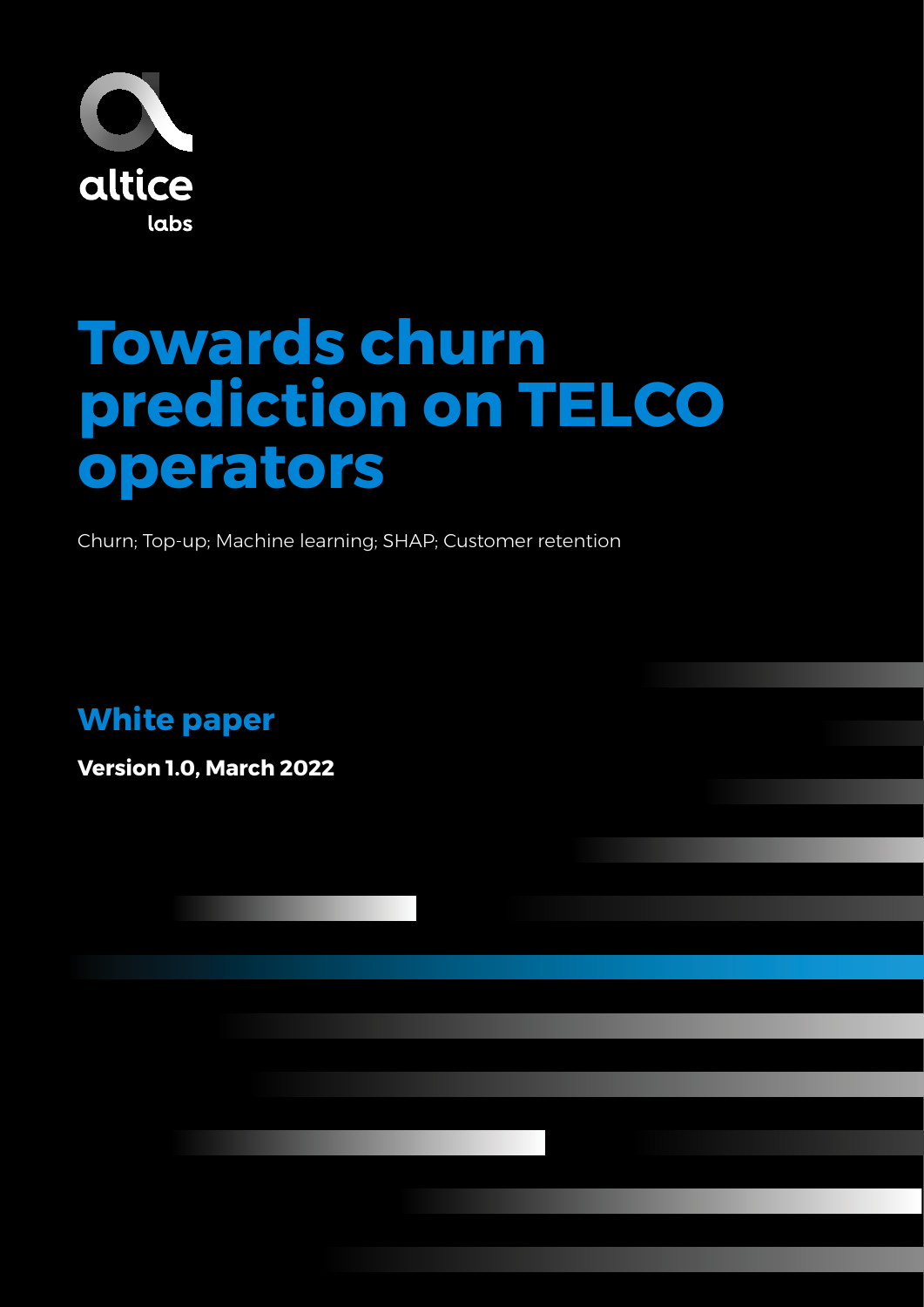# Introduction

Despite their stable maturity, current telecommunication operators have some herculean challenges in acquiring and retaining clients. For example, in countries with market penetration sometimes higher than 100% of the population, it is very important to retain customers. Additionally, studies show that the cost to retain a customer is lower than the cost associated with acquiring new ones [1].



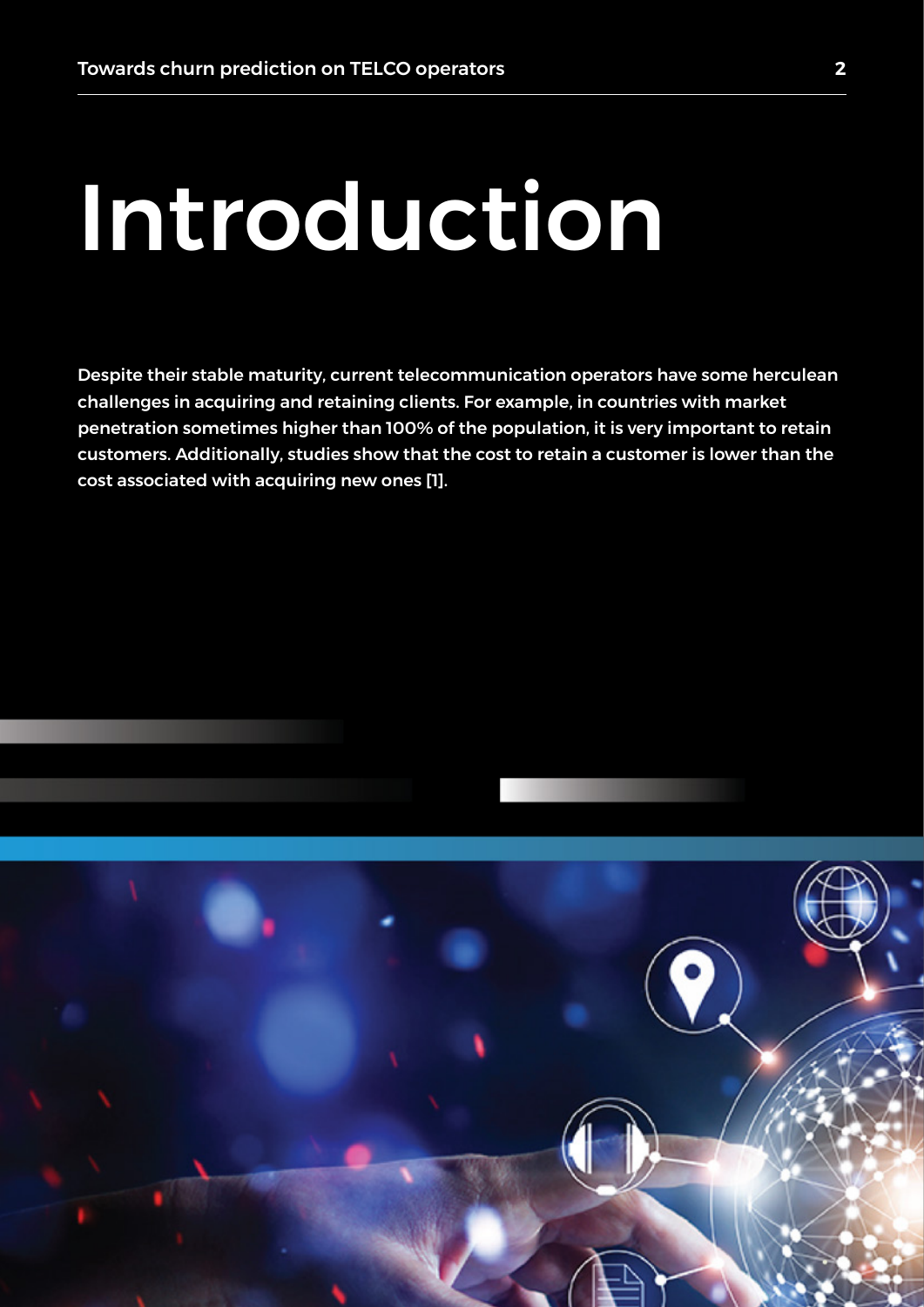The goal of this work is to detect customers about to leave the TELCO operator and create a predictor model. Furthermore, identifying the underlying causes of the client's departure is considered a major advantage. It opens the model black box, adding knowledge about the problem and allowing for customized campaigns, using this knowledge to create the best offer or campaign to target specific clients. To answer these questions, we resort to a dataset of raw events of a European TELCO operator. Using this data and performing some feature engineering to capture patterns in customer behavior, different models were created to predict customers that will not make any kind of activity in the next 30 days.

This work focuses mainly on pay-as-you-go clients with uneven top-ups during their lifetime. Throughout this article, the methodology used is described along with the results and how to attain insights into why some clients will leave the company. The framework relies on cutting-edge state-of-the-art algorithms to predict and explain the reason behind clients leaving an operator. Results show that the prediction algorithm achieved good performance in major metrics. Therefore, this algorithm could be an important add-on to current TELCO operation systems, being able to predict and mitigate clients' departure.

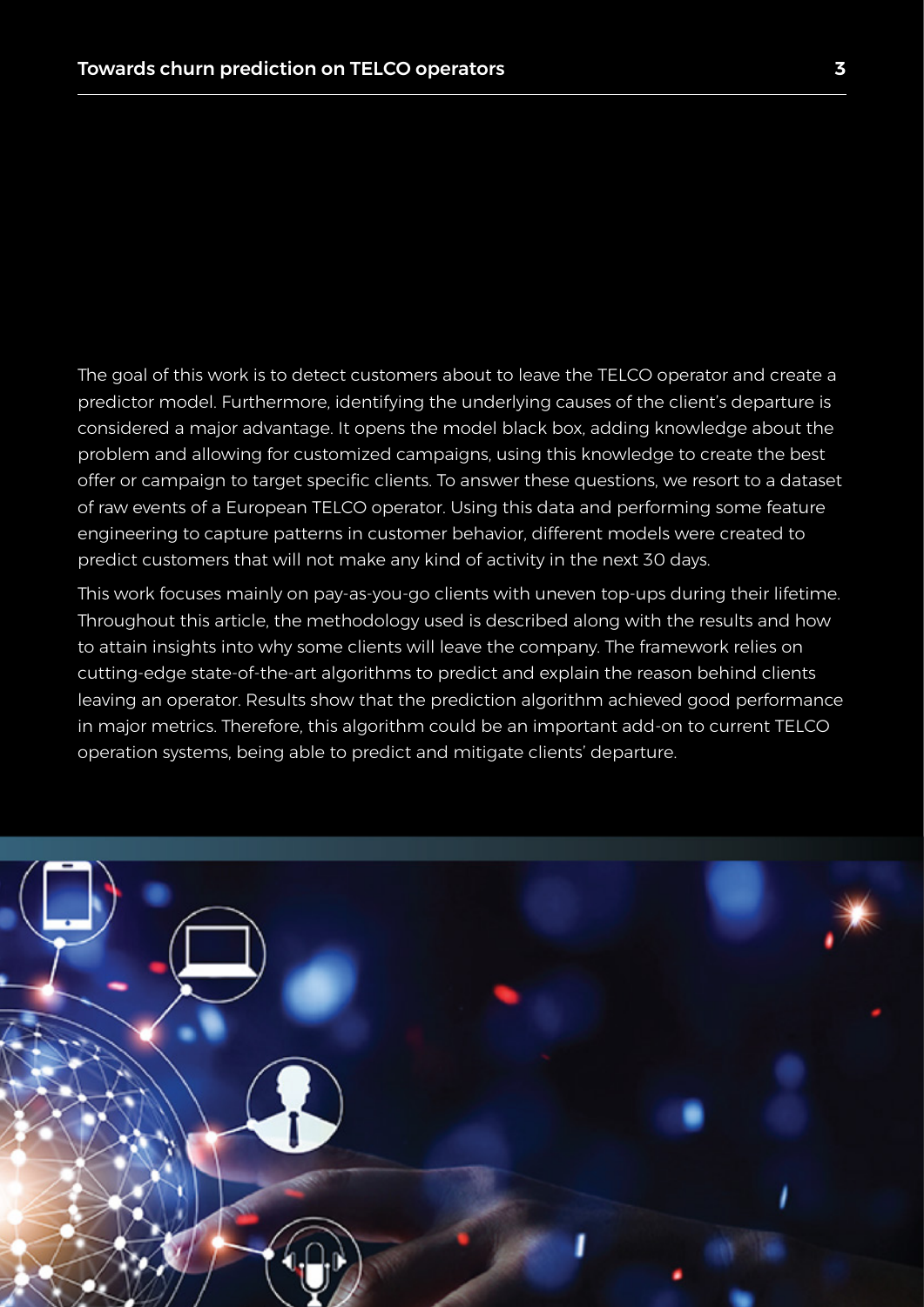### **Related work**

We are, by no means, the first to explore churn aiming to gain insights related to customers abandoning a company. In this section, we present some articles that are related to (and also inspired) the work presented in this article.

#### **Neural networks and images**

Hotels can automate and fully digitalize the inIn [2], a variant approach of usual churn prediction was studied, where customers and their actions are codified in images. Each image is associated with a distinct customer and is composed of three different parts: the first one contains the customer's ID to identify each customer; the second one has the events converted to redgreen-blue (RGB) code; the third one contains the information whether that customer is a churner or a non-churner. The image is codified as follows: a table containing the values of each day per row, and the number of events (calls and messages) and recharges in each column. The values are then codified to RGB code (different values have a different codification and color).

Then, a neural network is implemented, with the images as the inputs of this network. This method is different from standard approaches, where it is used tabular information from datasets. Although the authors present good results, the heaviness of the algorithm and the need for computational resources are unclear.

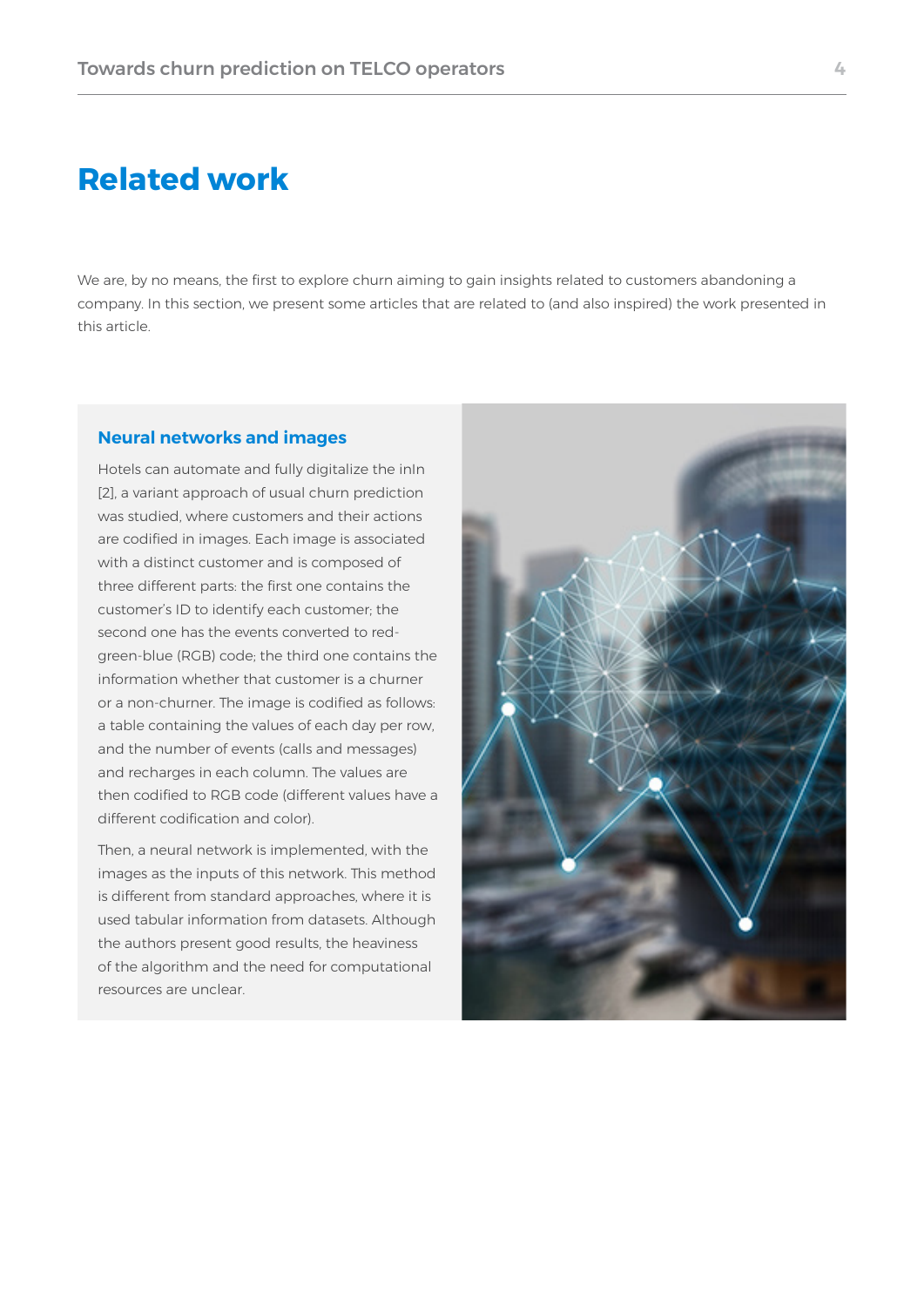#### **SHAP**

In [3], a new approach to interpreting machine learning models is proposed, making the impact of each variable on the model and on each output clearer.

In this article, the shapley additive explanations (SHAP) method is presented to understand the behavior and contribution of variables globally and individually. Globally, a graphic is represented with all variables, arranged in a decreasing form of impact, and with the positive or negative impact of this variable on the model. A graph is also made for each variable, where it is possible to see the impact of the fluctuation of the values taken by that variable. Individually, it is shown how to represent the score associated with each customer's ID with the impact that each variable had to lead the customer to have that score.

This approach was used in this work and is one of the foundations of explainable machine learning, leading to new insights viable to downstream systems to make the best offer to the client.





#### **Sliding window**

In [4] it is proposed a new study with a novel approach through a sliding window.

In this work, the sliding window is studied by varying the training set in the time window both in period and size. Thus, it is possible to understand how the model is affected when the training set period is longer or shorter and when the window of this set is slid. It is also possible to see the impact on the model when doing some pre-processing of the data and some statistical analysis.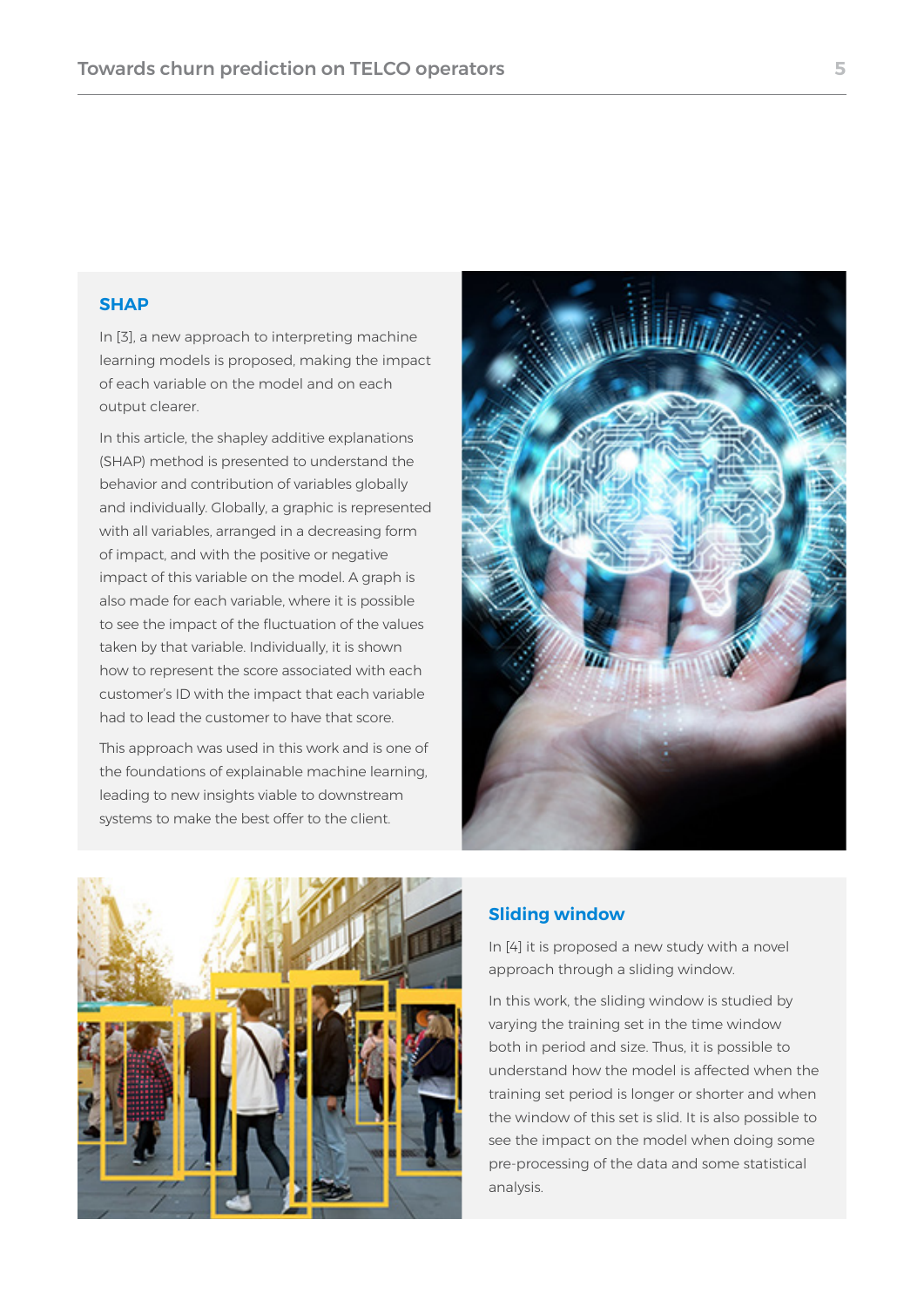# **Proposed methodology**

This section describes the data sets used in this proof-of-concept, the methodology used, and finally, the feature engineering made over the raw events.

#### **Churners**

In a concise definition, churn corresponds "to the loss of customers for a given service in a certain period of time" [5]. Another important definition is the churn rate that measures the percentage of customers leaving the company and consequently the end of their journey with that specific product or service. Bearing this in mind, the identification of churners is an important aspect for any company delivering some sort of product.

In this specific research problem - TELCO companies - the goal is to detect and predict which customers are more likely to leave the service. Altice Labs' Active Campaign Manager product [6] will be responsible for all the campaigns carried out to retain these customers, as it presents all the functionalities needed to interact and give products and services to final customers.

Companies tend to distinguish between voluntary churn and involuntary churn. Voluntary churn corresponds to a voluntary departure on the client's part, either to change to another service or to move to another company. Involuntary churn is used when the reasons for departing are external to the customer, e.g., change of home location or death. In this case, involuntary churn is not included in the analyses and in the studies carried out, focusing on voluntary churn, which usually occurs due to factors related to the downfall of the customercompany relationship and which the company is generally capable of reacting.

Another important aspect of churn is the division into two major groups:



A group of customers with a loyalty contract, generally designated as postpaid clients, with a recurrent monthly invoice being charged to the customer.



A group of customers with payas-you-go mobile phone cards, generally defined as prepaid clients, that have non-regular events (e.g., recharges, voice calls, or SMS).

This work will focus on prepaid clients since postpaid clients' churn is a more straightforward problem to solve: there is a loyalty contract between the customer and the TELCO, with a clear termination date. Prepaid clients, on the other hand, provide us with a more challenging problem. The group is more heterogeneous and showcases an irregular lifecycle with higher uncertainty associated with their revenue, which will test the limits of our approach.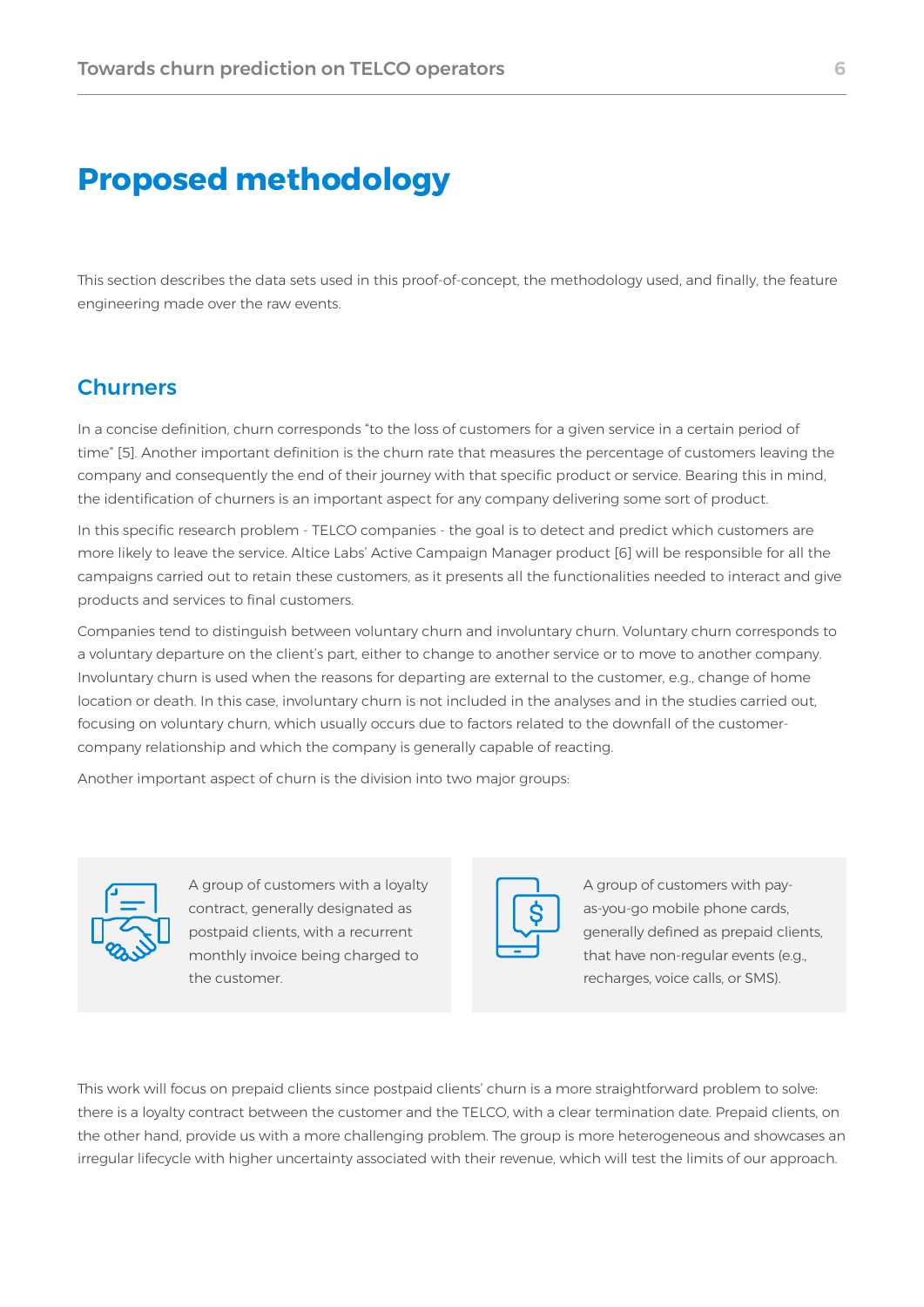Although it is possible to pinpoint clients that will leave a company after several months without events (e.g., 90 days) with high accuracy, this approach may sometimes identify them too late. Thus, it seems more appealing to detect churn in earlier stages, as downstream systems responsible for interacting with the clients will not be able to retain them since they already have abandoned the company.

Considering the reasons mentioned above, the decision was to consider a prepaid customer as a churner if he/ she had not made any recharge or event in a certain period of time, i.e., 30 days.

#### Data used for churn detection

This study used three types of customer data: historical data of top-ups, events (calls, messages, and mobile internet), and the customer profile.

The data is a daily aggregation of events and recharges. It contains information related to the amount of the top-up, calls made, and duration, amongst others. All sensitive fields were anonymized for this work, complying with the European General Data Protection Regulation (GDPR), ensuring no personal information was used. Afterward, we added other features related to the customers' profiles, and applied filtering and aggregation to build the characteristics of those profiles.

#### Feature engineering

Data preparation and quality play an important role in machine learning-based solutions, and the adoption of data-centric strategies can substantially leverage model performance. Thus, a feature engineering approach was taken starting with the datasets described above and finishing with a dataset containing many features calculated from these records. These new features have different granularities (1 month, 3 months, and 12 months) and aim to capture changes in customer behavior over time.

Feature importance [7] was used to measure the benefit of adding the new variables. Weight of evidence and information value [8] were also used for feature selection [9]. The weight of evidence measures the contribution of each individual feature for the target (in this work, churn) and ranks their predictive strength. This method is usually performed pre-modeling, enabling to inspect variables for bias, strange patterns, and measuring the effect of missing values, thus identifying the best strategy in each situation. This approach allowed us to identify the top 27 more relevant features for the problem, which significantly improved the results, as shown in the next section.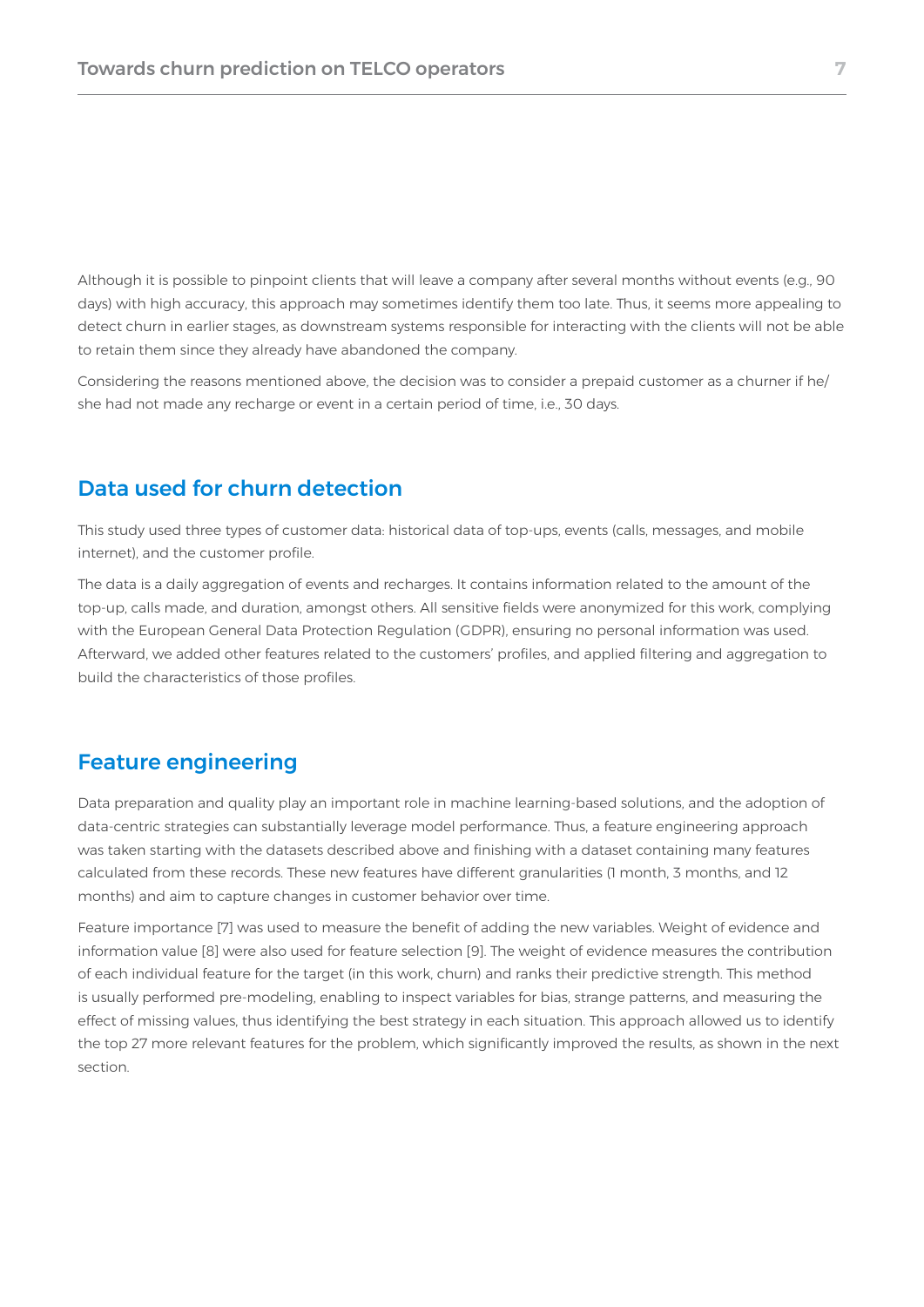#### Methodology

The methodology used in this work to train and test the models consists of two steps: firstly, we used the data described in the 'Data used for churn detection' section, selecting month M to train the model. The classification of non-churner or churner is made according to the activity or inactivity of the customer in the next month (M+1); secondly, data from month M+1 is used to test the model, where predictions are validated using churners and nonchurners from month M+2. This methodology is illustrated in **Figure 1**.



**Figure 1 –** Methodology used in this study

As an example, thinking in M as June, M+1 as July and M+2 as August, the model is trained with the data of June and the information of July to classify each customer as churner or non-churner. After that, this model is used with the data of July to predict the churners of August. This methodology can be used as a sliding window to predict the following months.

To evaluate this approach and to understand the models' trustworthiness in predicting churn customers, several classification metrics were used as precision, recall, and f-score [10]. These metrics compare the model result with the observed outcome (classification in churn vs. non-churn), resulting in true positives, false positives, and false negatives present in the list of churners. The threshold (TH) used to separate the two classes was chosen to optimize one or more metrics mentioned before. The classification of true positives, false positives, false negatives, and true negatives was done according to the rules present in **Table 1**.

|                  | <b>Predicted churner &gt;= TH</b> | <b>Predicted churner &lt; TH</b> |  |
|------------------|-----------------------------------|----------------------------------|--|
| True churner     | True Positive                     | <b>False Negative</b>            |  |
| True non-churner | <b>False Positive</b>             | True Negative                    |  |

**Table 1 –** Classification of true churners and predicted churners for a specific threshold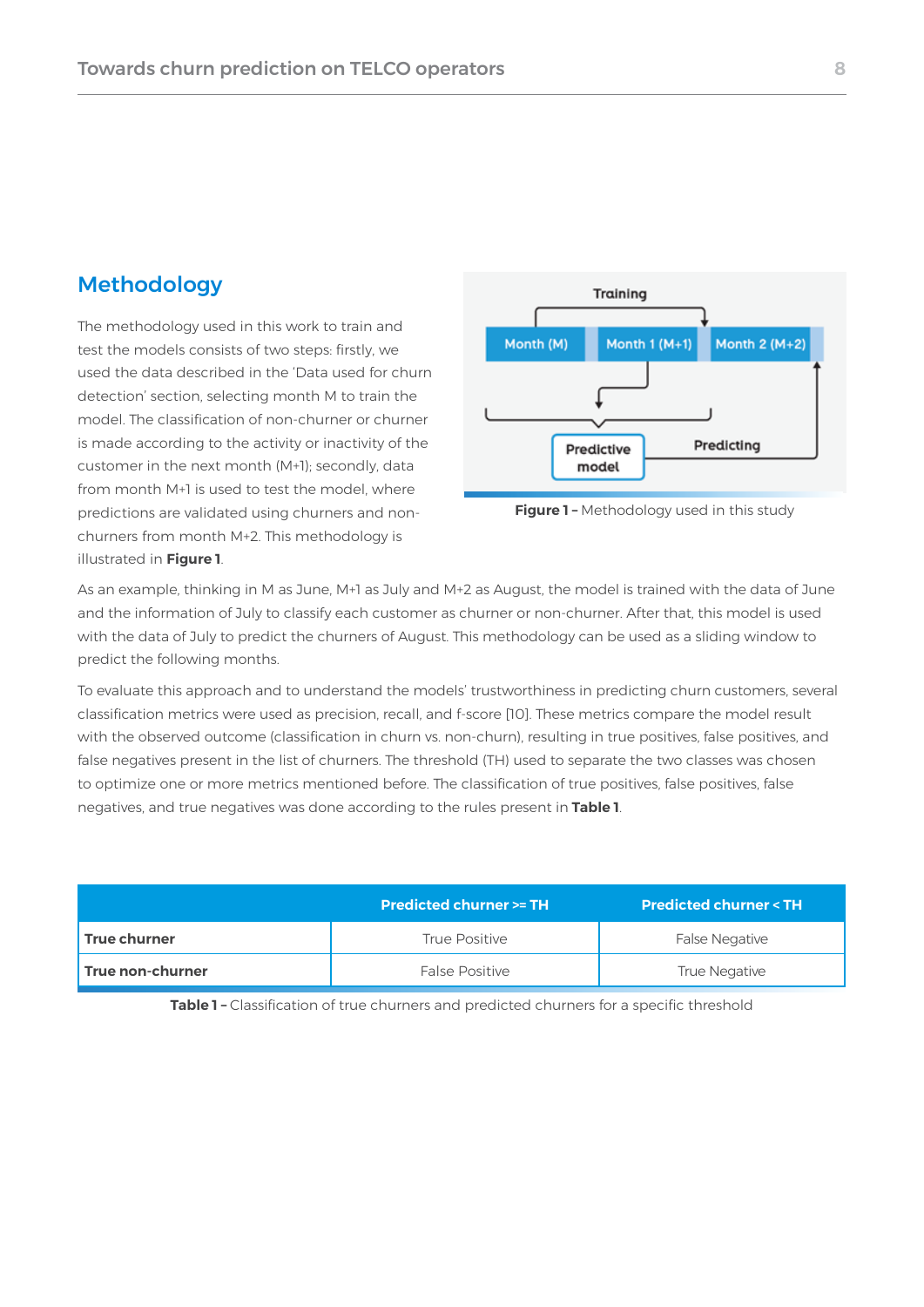# **Results**

This section presents the results obtained using four different models, along with the results using SHAP values to interpret the final model and determine which variables have the most impact on the results. It is important to notice that we are only presenting the final results, for the sake of conciseness.

#### Models

Choosing which models to use was a task that started with a broad list, from which models were culled if they did not show good enough performance (precision, recall, F1-Score, accuracy). In the end, we were left with four different algorithms: XGBoost [11], LightGBM [12], Random Forest Classifier, and Gradient Boosting Classifier. We used the same data to train and test all algorithms, obtaining comparable results, as presented in **Table 2**.

| <b>Algorithm</b>                    | <b>Precision</b> | <b>Recall</b> | <b>FI-Score</b> | <b>Accuracy</b> |
|-------------------------------------|------------------|---------------|-----------------|-----------------|
| <b>XGBoost</b>                      | 65%              | 61%           | 63%             | 89%             |
| <b>LightGBM</b>                     | 48%              | 84%           | 61%             | 83%             |
| <b>Random Forest Classifier</b>     | 63%              | 65%           | 64%             | 89%             |
| <b>Gradient Boosting Classifier</b> | 54%              | 78%           | 64%             | 86%             |

**Table 2 –** Metric values of the different algorithms with a threshold default (50%)

With these results, a graphical representation was built to evaluate the impact of different thresholds in precision, recall, and accuracy for all four models so that, when varying the threshold value, we are able to understand the behavior of these metrics and which models would be the best to continue this study. This is shown in **Figure 2**. In this phase, a model is considered to have a good performance if it presents linear and stable recall and precision in all the spectrum of the threshold. Hence, the marketeer can vary the threshold depending on the campaign purpose.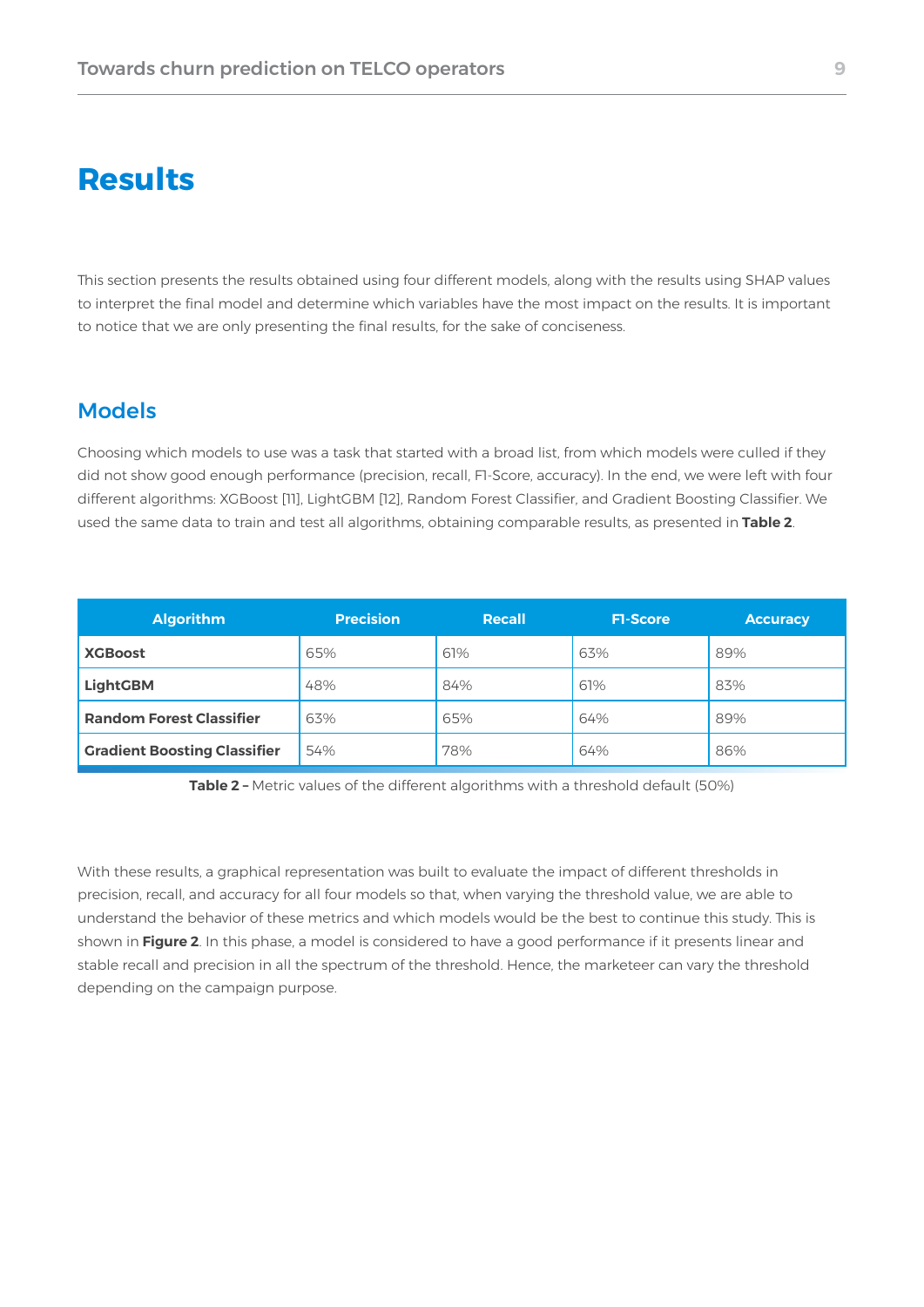

**Figure 2 –** Model performance across different thresholds

According to the results obtained in **Table 2** and **Figure 2**, XGBoost and Random Forest Classifier were chosen to move on. Both presented encouraging results, and therefore it was necessary to understand which of the two is the best model. Thus, the selected models were compared in three different and consecutive months, and the results are presented in **Table 3**, which shows that the results of the XGBoost and the Random Forest Classifier models are very similar.

Since we have a higher slope for lower thresholds, which allows having a wider range of results to suit each campaign and following the principle of Occam's razor or the law of parsimony ("when you have two competing theories that make exactly the same predictions, the simpler one is the better") [13] we decided to choose the XGBoost model. This is due to the fact that this model allows to apply a threshold that presents linear results on the combination of recall and precision.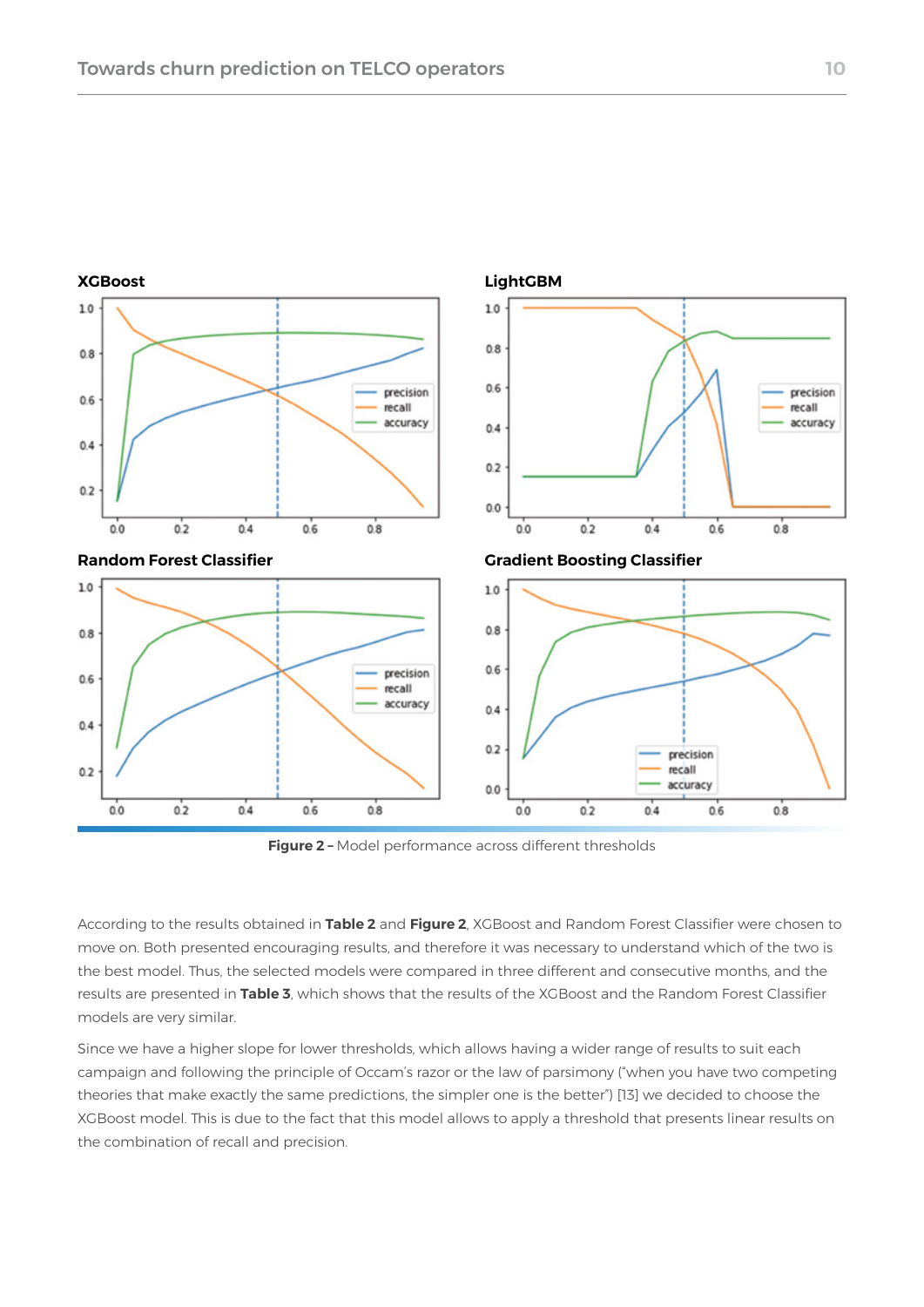#### **XGBoost**

| <b>Month to predict</b> | <b>Precision</b> | Recall | <b>FI-Score</b> | <b>Accuracy</b> |
|-------------------------|------------------|--------|-----------------|-----------------|
| February                | 65%              | 61%    | 63%             | 89%             |
| March                   | 67%              | 67%    | 67%             | 90%             |
| <b>April</b>            | 69%              | 70%    | 70%             | 90%             |

#### **Random Forest Classifier**

| <b>Month to predict</b> | <b>Precision</b> | Recall | <b>FI-Score</b> | <b>Accuracy</b> |
|-------------------------|------------------|--------|-----------------|-----------------|
| <b>February</b>         | 63%              | 65%    | 64%             | 89%             |
| March                   | 66%              | 69%    | 67%             | 90%             |
| <b>April</b>            | 67%              | 73%    | 70%             | 90%             |

**Table 3 –** Metric values of the two best algorithms with a threshold default (50%)

#### Model explainability

In this study, the need arose to interpret the model and understand how the variables impacted our model and outputs. SHAP was used to explain our model in a global and individual way. Globally, the model can be explained by **Figure 3**, where it is possible to observe the variables represented in decreasing form of impact on the model.



**Figure 3 –** Global impact of the features on the model using SHAP values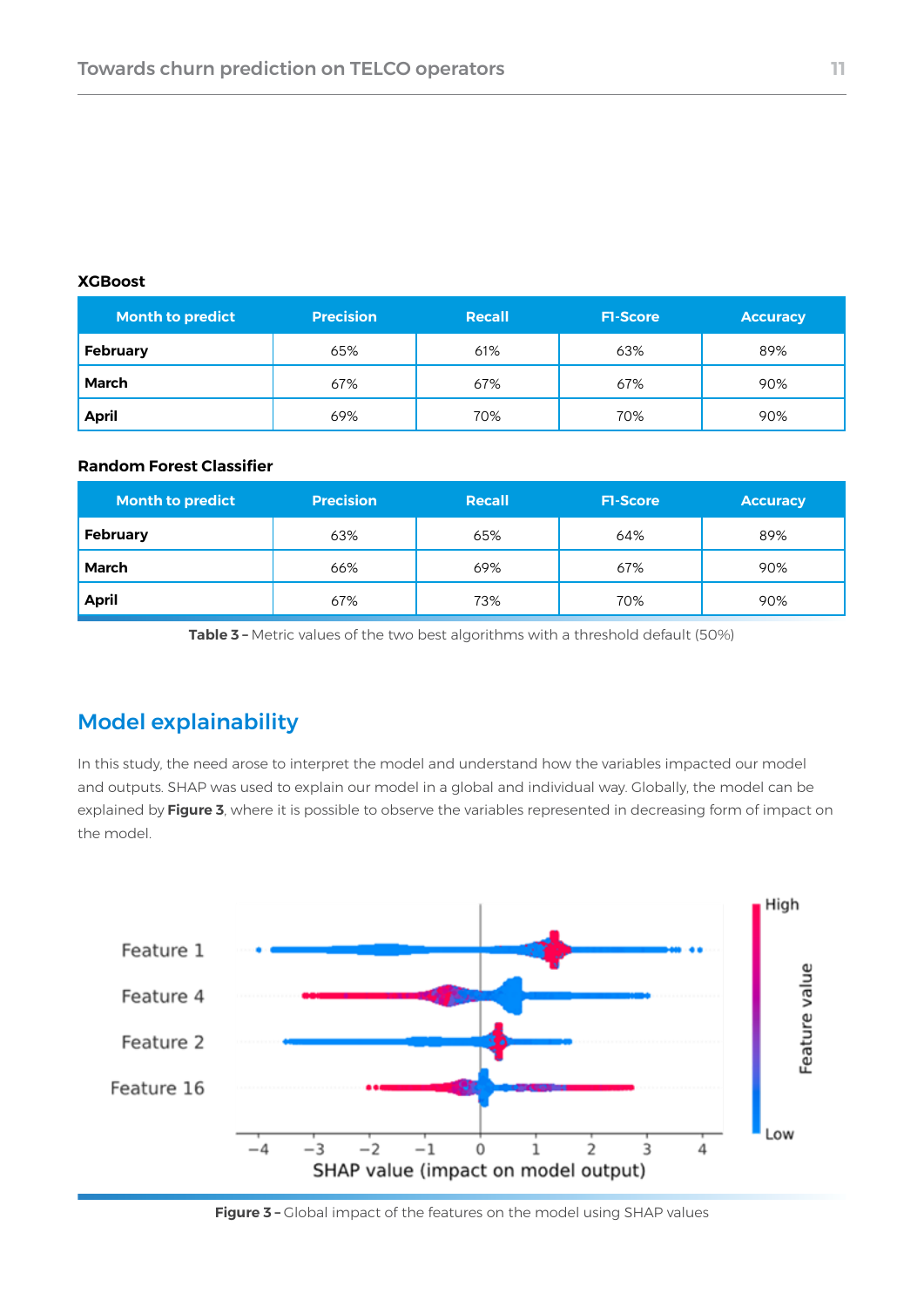Can also see that some features have a very clear impact on the model: those that are more reddish points on the right, which positively impact our model, i.e., the higher the value of this feature, the greater the probability of a customer to do churn; also, those that are more reddish points on the left, which negatively impact our model, i.e., the higher the value of this feature, the lower the probability of a customer to do churn.

The impact of a feature on the output can be seen in **Figure 4**. In this figure, it is possible to see that lower values of the feature are associated with lower values of the final output. Higher values of the feature are associated with higher values of the final output.

Individually, it is possible to understand which features contributed the most to the customers' scores. For example, in **Figure 5**, it is possible to see a customer whose score starts at the average score of all customers. Its value increases or decreases when we add the features associated with this customer. Red features increase the score value, and blue features decrease the score value. In the end, we arrive at the probability of this customer to do churn. It is also possible to see which features had the most positive and negative influence, and which had the greatest impact on the final score.



**Figure 4 –** The impact of a feature on the output



**Figure 5 –** Individual impact of the features on the model using SHAP values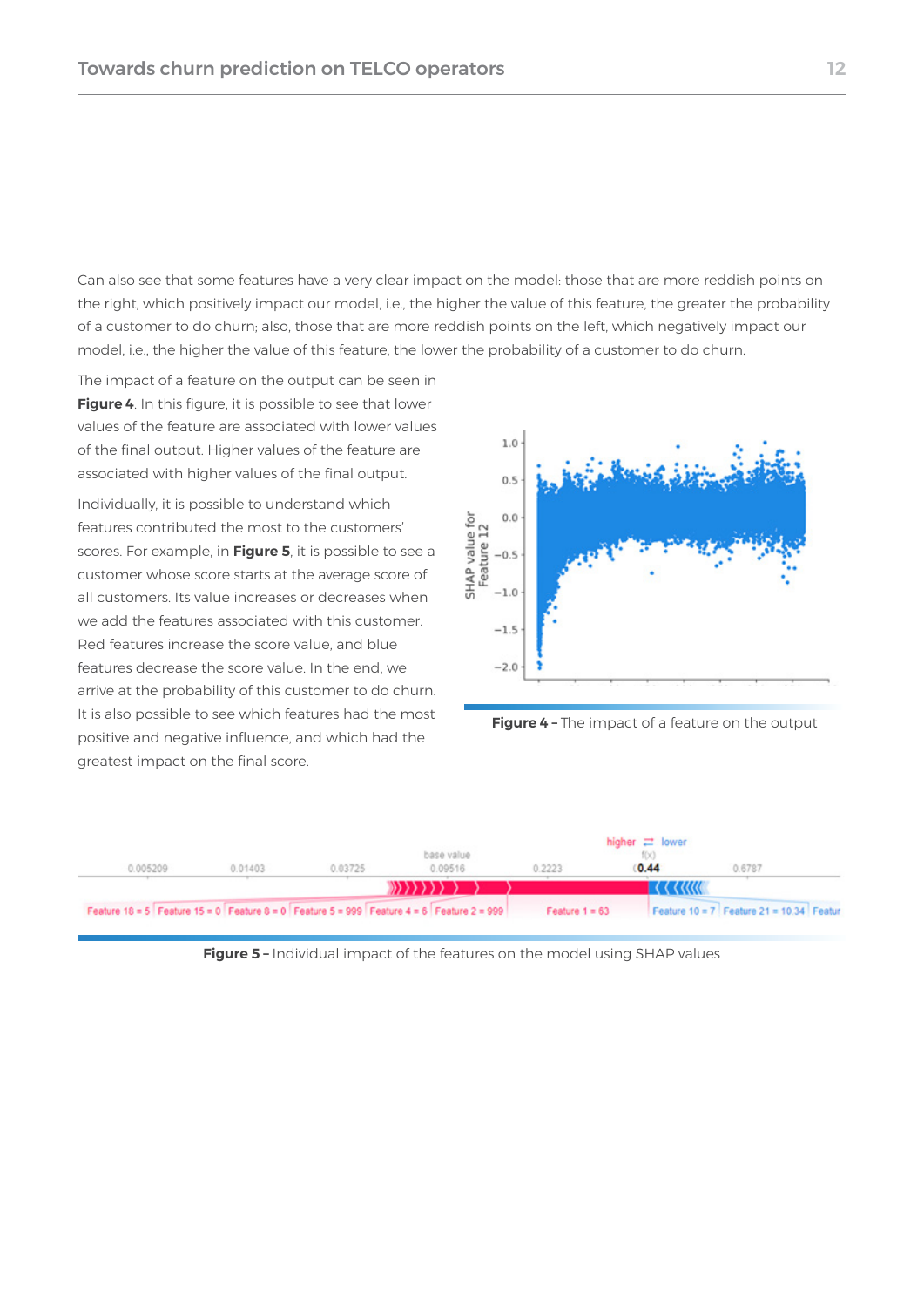# **Conclusion and future work**

In a world full of services and with the cost of acquiring a new customer much greater than retaining customers already in the operator, detecting who is about to leave a company proves to be a crucial differentiator factor in TELCO companies. This is a trend on the rise with company investment in this field increasing.

This study clarifies that churn prediction is possible and very feasible through raw datasets and feature engineering. The built model reveals a great performance, and the obtained results allow us to choose the strategy that better suits the campaign purpose. The fact that the model is supported by previous studies with an academic base already demonstrated and consolidated shows even greater viability for this project.

In the future, we pretend to develop and build a pilot project with a European TELCO operator to understand better different campaign strategies. Using A/B tests to test different models and test which ones provide better results will further increase the knowledge about this method and its advantages, drawbacks, and lifts for the TELCO company.

We also intend to validate the results, the model, and our strategy with other operators outside of Europe with a vast prepaid client base, to prove the robustness and adaptability of our model in different social contexts.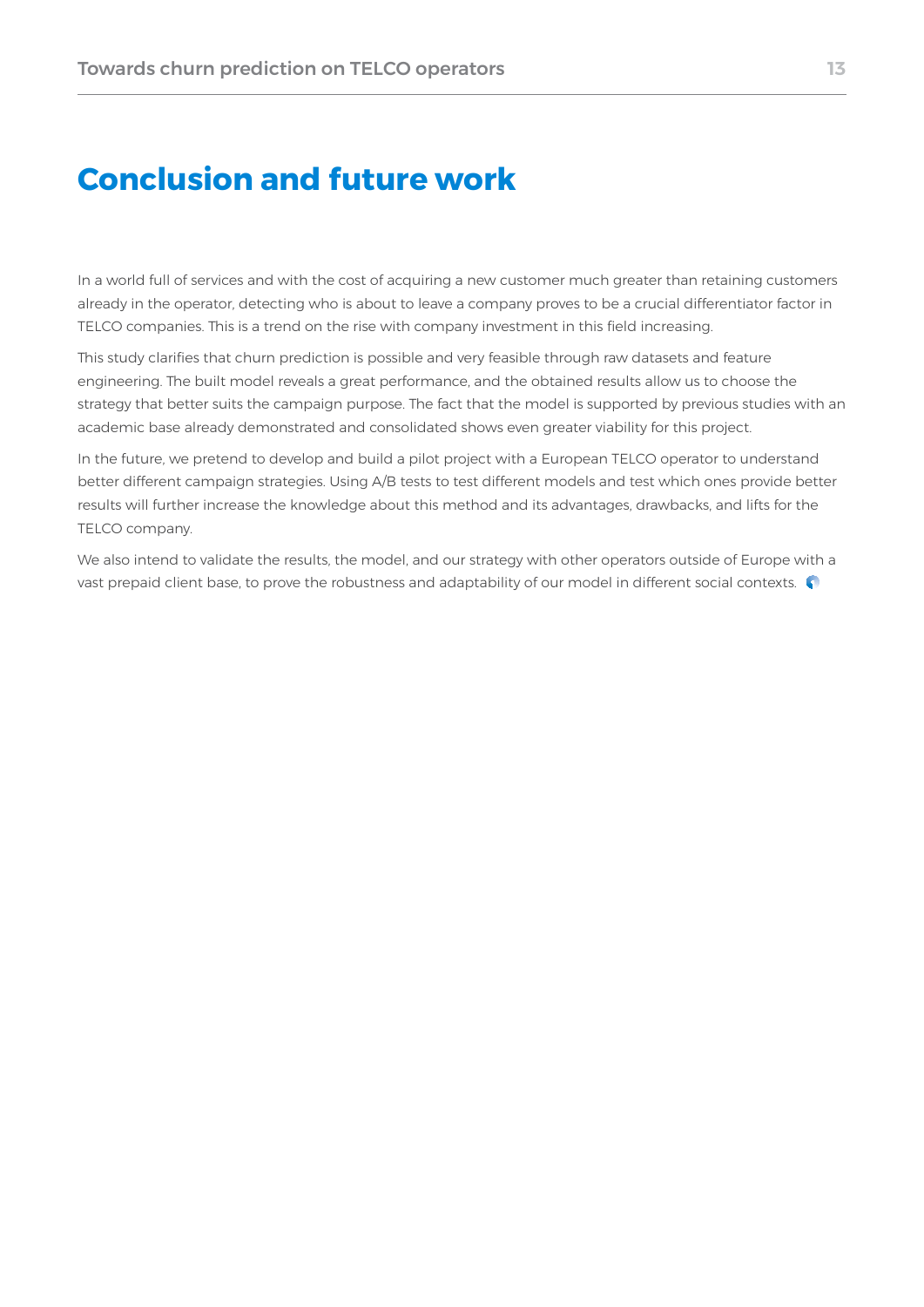## **References**

[1] S. Syed, H. Halaoui, F. Hicham, M. Mahmoud, and M. Mansour, "Analytical imperatives for telecom marketers in emerging markets," vol. 11, no. 2, pp. 19–36, 2014

[2] A. Wangperawong, C. Brun, O. Laudy, and R. Pavasuthipaisit, "Churn analysis using deep convolutional neural networks and autoencoders," pp. 1-6, 2016, [Online]. Available: <http://arxiv.org/abs/1604.05377>

[3] S. M. Lundberg and S. I. Lee, "A unified approach to interpreting model predictions," *Adv. Neural Inf. Process. Syst.*, vol. 2017-December, no. Section 2, pp. 4766–4775, 2017

[4] A. K. Ahmad, A. Jafar, and K. Aljoumaa, "Customer churn prediction in telecom using machine learning in big data platform," *J. Big Data,* vol. 6, no. 1, p. 28, Dec. 2019, doi: 10.1186/s40537-019-0191-6

[5] W. Verbeke, K. Dejaeger, D. Martens, J. Hur, and B. Baesens, "New insights into churn prediction in the telecommunication sector: A profit driven data mining approach," Eur. J. Oper. Res., vol. 218, no. 1, pp. 211–229, Apr. 2012, doi: 10.1016/j.ejor.2011.09.031

[6] Altice Labs, "ACM Active Campaign Manager," 2020. [https://www.alticelabs.com/products/campaign](https://www.alticelabs.com/products/campaign-management/)[management/](https://www.alticelabs.com/products/campaign-management/)

[7] Fabian Pedregosa et al., "Scikit-learn: Machine Learning in Python," *J. Mach. Learn. Res.*, vol. 12, pp. 2825– 2830, 2011, [Online]. Available:<https://scikit-learn.org/stable/>

[8] L. Zhang, H. Ray, J. Priestley, and S. Tan, "A descriptive study of variable discretization and cost-sensitive logistic regression on imbalanced credit data," *J. Appl. Stat.,* vol. 47, no. 3, pp. 568–581, Feb. 2020, doi: 10.1080/02664763.2019.1643829

[9] K. Larsen, "Information Package Vignette," *The Comprehensive R Archive Network*, 2016. [https://cran.r](https://cran.r-project.org/web/packages/Information/vignettes/Information-vignette.html)[project.org/web/packages/Information/vignettes/Information-vignette.html](https://cran.r-project.org/web/packages/Information/vignettes/Information-vignette.html)

[10] D. L. Olson and D. Delen, *Advanced Data Mining Techniques*. Springer, 2008

[11] XGBboost Developers, "XGBoost Documentation," 2021. <https://xgboost.readthedocs.io/en/latest/>

[12] "LightGBM," Microsoft Corporation, 2021. <https://lightgbm.readthedocs.io/en/latest/>

[13] W. M. Thorburn, "Occam's Razor," *Mind*, vol. XXIV, no. 2, pp. 287–288, 1915, doi: 10.1093/mind/XXIV.2.287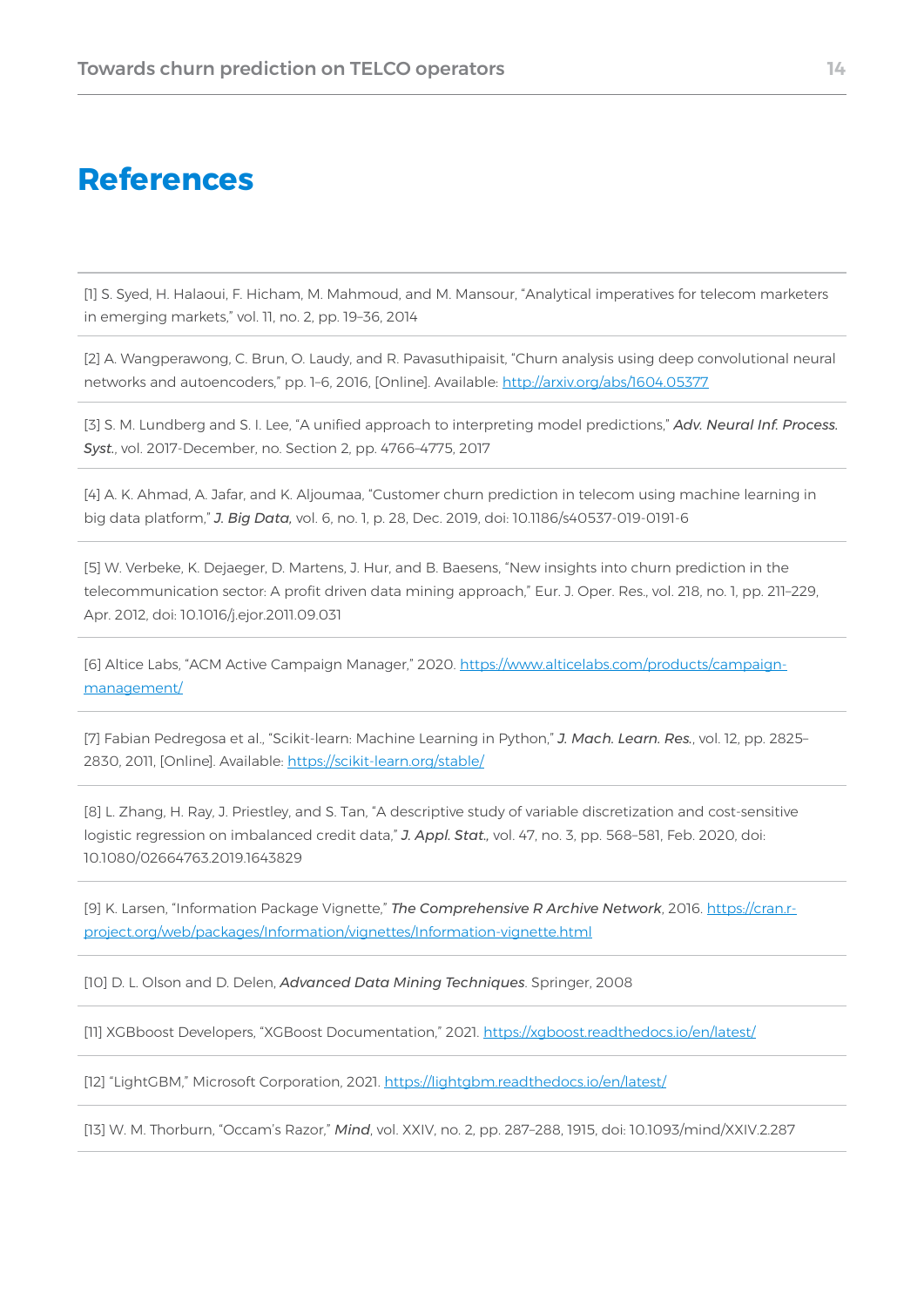# **Authors**

| <b>Bernardo Duarte</b><br><b>Data Scientist</b><br><b>Altice Labs, Portugal</b>                    | bernardo-x-duarte@alticelabs.com<br>$\Rightarrow$<br>in<br>https://www.linkedin.com/in/bernardoxnduarte/                    |
|----------------------------------------------------------------------------------------------------|-----------------------------------------------------------------------------------------------------------------------------|
| <b>Ana Mestre</b><br><b>Data Analyst</b><br><b>MEO, Portugal</b>                                   | ana-m-mestre@telecom.pt<br>$\Rightarrow$<br>https://www.linkedin.com/in/ana-maria-<br>$\vert$ in $\vert$<br>mestre-48b2293/ |
| <b>Ricardo Filipe</b><br><b>Data Scientist   Software Engineer</b><br><b>Altice Labs, Portugal</b> | $\approx$<br>ricardo-a-filipe@alticelabs.com<br>in<br>https://www.linkedin.com/in/ricardo-filipe-<br>Oa589787/              |
| <b>Nuno Pimenta</b><br><b>Data Team Leader</b><br><b>MEO, Portugal</b>                             | nuno-pimenta@telecom.pt<br>$\rightarrow$<br>https://www.linkedin.com/in/nspimenta/<br>in                                    |